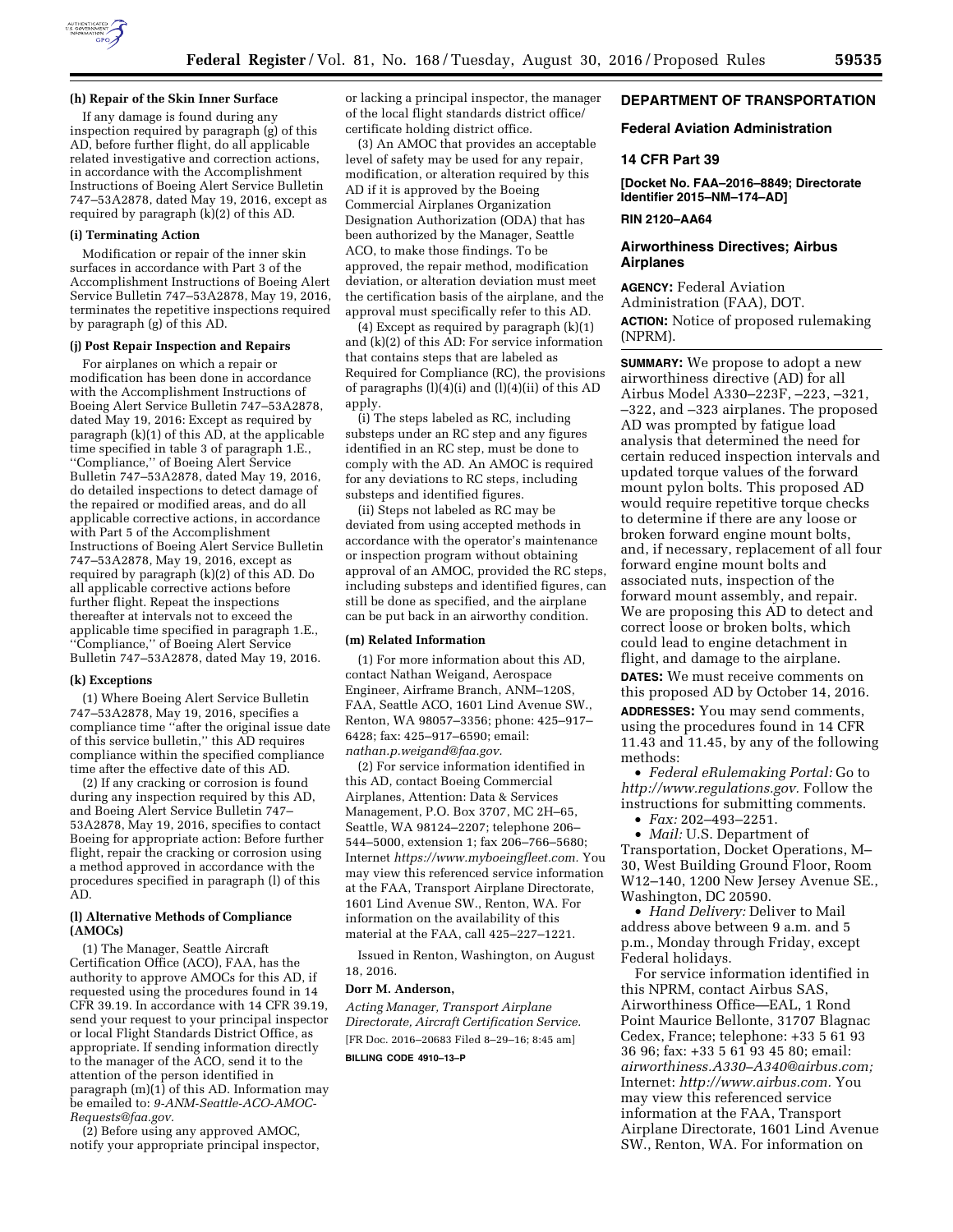the availability of this material at the FAA, call 425–227–1221.

#### **Examining the AD Docket**

You may examine the AD docket on the Internet at *[http://](http://www.regulations.gov) [www.regulations.gov](http://www.regulations.gov)* by searching for and locating Docket No. FAA–2016– 8849; or in person at the Docket Management Facility between 9 a.m. and 5 p.m., Monday through Friday, except Federal holidays. The AD docket contains this proposed AD, the regulatory evaluation, any comments received, and other information. The street address for the Docket Operations office (telephone: 800–647–5527) is in the **ADDRESSES** section. Comments will be available in the AD docket shortly after receipt.

#### **FOR FURTHER INFORMATION CONTACT:**

Vladimir Ulyanov, Aerospace Engineer, International Branch, ANM–116, Transport Airplane Directorate, FAA, 1601 Lind Avenue SW., Renton, WA 98057–3356; telephone: 425–227–1138; fax: 425–227–1149.

### **SUPPLEMENTARY INFORMATION:**

#### **Comments Invited**

We invite you to send any written relevant data, views, or arguments about this proposed AD. Send your comments to an address listed under the **ADDRESSES** section. Include ''Docket No. FAA–2016–8849; Directorate Identifier 2015–NM–174–AD'' at the beginning of your comments. We specifically invite comments on the overall regulatory, economic, environmental, and energy aspects of this proposed AD. We will consider all comments received by the closing date and may amend this proposed AD based on those comments.

We will post all comments we receive, without change, to *[http://](http://www.regulations.gov) [www.regulations.gov,](http://www.regulations.gov)* including any personal information you provide. We will also post a report summarizing each substantive verbal contact we receive about this proposed AD.

### **Discussion**

On June 21, 2013, we issued AD 2013–14–04, Amendment 39–17509 (78 FR 68352, November 14, 2013) (''AD 2013–14–04''). AD 2013–14–04 requires actions intended to address the unsafe condition identified in this NPRM on all Airbus Model A330–223F, –223, –321, –322, and –323 airplanes.

Since we issued AD 2013–14–04, we have determined that it is necessary to update the torque values of the forward mount pylon bolts.

The European Aviation Safety Agency (EASA), which is the Technical Agent for the Member States of the European Union, has issued EASA AD 2015–0214, dated October 19, 2015 (referred to after this as the Mandatory Continuing Airworthiness Information, or ''the MCAI''), to correct an unsafe condition for all Airbus Model A330–223F, –223, –321, –322, and –323 airplanes. The MCAI states:

The forward mount engine pylon bolts, Part Number (P/N) 51U615, fitted on Airbus A330 aeroplanes with Pratt & Whitney (PW) PW4000 engines, are made from MP159 material. Analysis made by PW identified that MP159 material pylon bolts do not meet the full life cycle torque check interval requirement, in a bolt-out condition. Consequently, PW issued Alert Service Bulletin (ASB) PW4G–100–A71–32, and the U.S. Federal Aviation Administration (FAA), as Engine Certification Authority, issued FAA AD 2006–16–05 [Amendment 39–14705 (71 FR 44185, August 4, 2006) (''AD 2006– 16–05'')] to require repetitive torque checks of MP159 material forward mount pylon bolts fitted on certain PW4000 series engines.

However, the engine mount system is considered to be part of aeroplane certification rather than the engine certification. Following further fatigue load analysis by Airbus of the A330 engine mount system, it was determined that the torque check interval for MP159 material forward mount pylon bolts, as required by FAA AD 2006–16–05 (2,700 flight cycles (FC)), provided an insufficient level of safety for Airbus A330 aeroplanes.

This condition, if not detected and corrected, could ultimately lead to detachment of the engine from the aeroplane, possibly resulting in damage to the aeroplane and/or injury to persons on the ground.

Consequently, EASA issued AD 2012–0094 [which corresponds to FAA AD 2013–14–04] to require accomplishment of repetitive torque checks of the forward mount pylon bolts installed on affected A330 aeroplanes and, depending on findings, replacement of all four bolts and associated nuts, in accordance with PW ASB PW4G–100–A71– 32 Revision 01 and Airbus Service Bulletin (SB) A330–71–3028.

Since that AD was issued, it has been concluded that a new torque value must be applied.

Consequently, Airbus issued SB A330–71– 3028 Revision 02 and PW issued ASB PW4G–100–A71–32 Revision 02 to update the torque value. Additional forward mount inspections are also provided in case of one or more forward engine mount bolts is found loose, broken or missing.

For the reasons described above, this AD retains the requirements of EASA AD 2012– 0094, which is superseded, introduces a new torque value, and requires additional inspections and, depending on findings, corrective action(s).

Corrective actions include repetitive torque checks to determine if there are any loose or broken forward engine mount bolts on both engines, and, if necessary, replacement of all four forward engine mount bolts and associated nuts, inspection of the forward mount assembly, and repair.

You may examine the MCAI in the AD docket on the Internet at *[http://](http://www.regulations.gov) [www.regulations.gov](http://www.regulations.gov)* by searching for and locating Docket No. FAA–2016– 8849.

### **Related Service Information Under 1 CFR Part 51**

Airbus has issued Service Bulletin A330–71–3028, Revision 02, dated August 31, 2015. The service information describes procedures for repetitive torque checks to determine if there are any loose or broken forward engine mount bolts on both engines, replacement of all four forward engine mount bolts and associated nuts, and inspection of the forward mount assembly. This service information is reasonably available because the interested parties have access to it through their normal course of business or by the means identified in the **ADDRESSES** section.

# **FAA's Determination and Requirements of This Proposed AD**

This product has been approved by the aviation authority of another country, and is approved for operation in the United States. Pursuant to our bilateral agreement with the State of Design Authority, we have been notified of the unsafe condition described in the MCAI and service information referenced above. We are proposing this AD because we evaluated all pertinent information and determined an unsafe condition exists and is likely to exist or develop on other products of the same type design.

# **Costs of Compliance**

We estimate that this proposed AD affects 41 airplanes of U.S. registry.

We also estimate that it would take about 3 work-hours per product to comply with the basic requirements of this proposed AD. The average labor rate is \$85 per work-hour. Required parts would cost about \$6,747 per product. Based on these figures, we estimate the cost of this proposed AD on U.S. operators to be \$287,082, or \$7,002 per product.

In addition, we estimate that any necessary follow-on actions would take about 1 work-hour and require parts costing \$6,747, for a cost of \$6,832 per product. We have no way of determining the number of aircraft that might need these actions.

#### **Authority for This Rulemaking**

Title 49 of the United States Code specifies the FAA's authority to issue rules on aviation safety. Subtitle I, section 106, describes the authority of the FAA Administrator. ''Subtitle VII: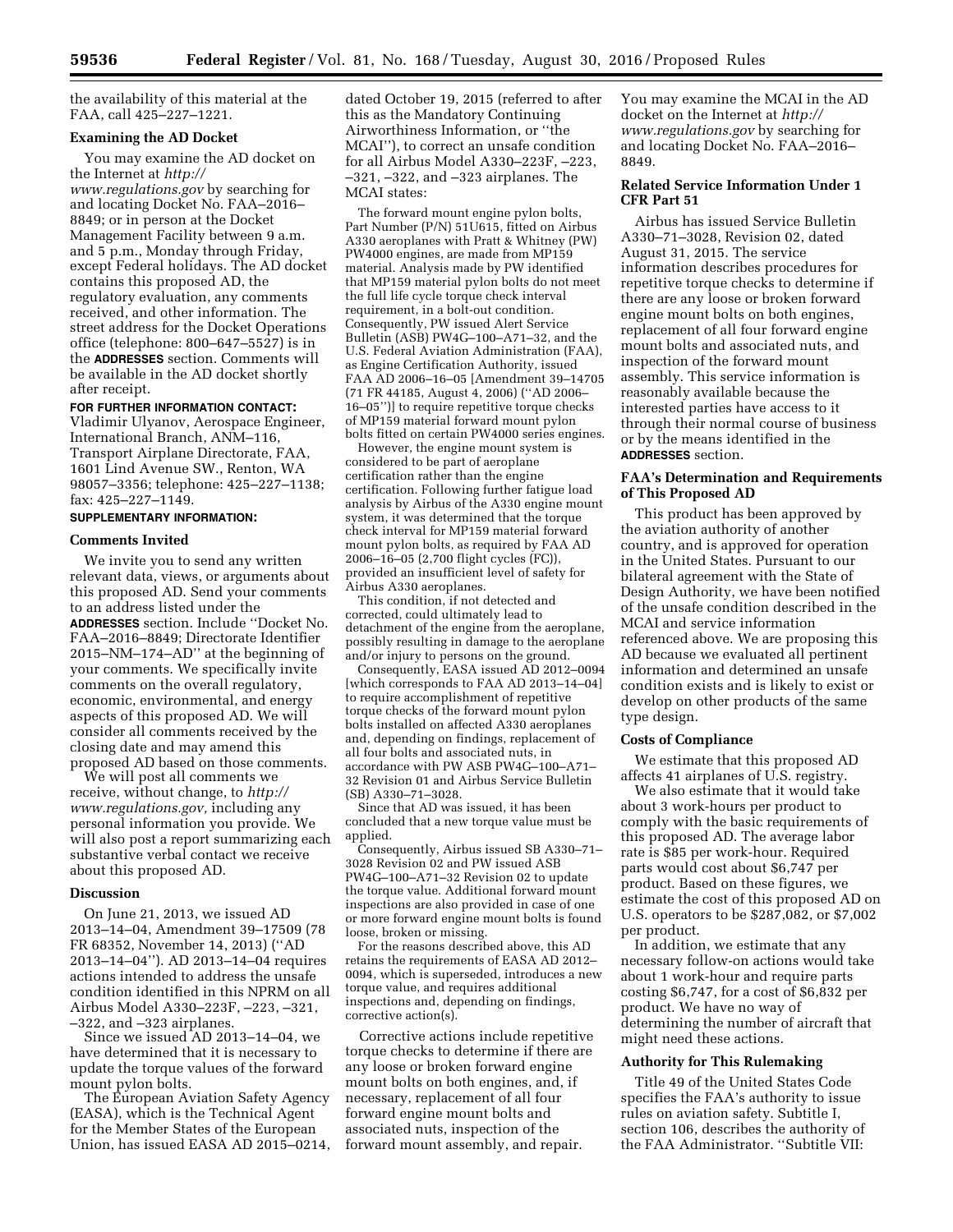Aviation Programs,'' describes in more detail the scope of the Agency's authority.

We are issuing this rulemaking under the authority described in ''Subtitle VII, Part A, Subpart III, Section 44701: General requirements.'' Under that section, Congress charges the FAA with promoting safe flight of civil aircraft in air commerce by prescribing regulations for practices, methods, and procedures the Administrator finds necessary for safety in air commerce. This regulation is within the scope of that authority because it addresses an unsafe condition that is likely to exist or develop on products identified in this rulemaking action.

### **Regulatory Findings**

We determined that this proposed AD would not have federalism implications under Executive Order 13132. This proposed AD would not have a substantial direct effect on the States, on the relationship between the national Government and the States, or on the distribution of power and responsibilities among the various levels of government.

For the reasons discussed above, I certify this proposed regulation:

1. Is not a ''significant regulatory action'' under Executive Order 12866;

2. Is not a ''significant rule'' under the DOT Regulatory Policies and Procedures (44 FR 11034, February 26, 1979);

3. Will not affect intrastate aviation in Alaska; and

4. Will not have a significant economic impact, positive or negative, on a substantial number of small entities under the criteria of the Regulatory Flexibility Act.

### **List of Subjects in 14 CFR Part 39**

Air transportation, Aircraft, Aviation safety, Incorporation by reference, Safety.

# **The Proposed Amendment**

Accordingly, under the authority delegated to me by the Administrator, the FAA proposes to amend 14 CFR part 39 as follows:

# **PART 39—AIRWORTHINESS DIRECTIVES**

■ 1. The authority citation for part 39 continues to read as follows:

**Authority:** 49 U.S.C. 106(g), 40113, 44701.

#### **§ 39.13 [Amended]**

■ 2. The FAA amends § 39.13 by adding the following new airworthiness directive (AD):

**Airbus:** Docket No. FAA–2016–8849; Directorate Identifier 2015–NM–174–AD.

### **(a) Comments Due Date**

We must receive comments by October 14, 2016.

### **(b) Affected ADs**

This AD affects AD 2006–16–05, Amendment 39–14705 (71 FR 44185, August 4, 2006) (''AD 2006–16–05''); and AD 2013– 14–04, Amendment 39–17509 (78 FR 68352, November 14, 2013) (''AD 2013–14–04'').

# **(c) Applicability**

This AD applies to Airbus Model A330– 223F, –223, –321, –322, and –323 airplanes, certificated in any category, all manufacturer serial numbers.

### **(d) Subject**

Air Transport Association (ATA) of America Code 71, Powerplant.

#### **(e) Reason**

This AD was prompted by fatigue load analysis that determined the need for certain reduced inspection intervals and updated torque values of the forward mount pylon bolts. We are issuing this AD to detect and correct loose or broken bolts, which could lead to engine detachment in flight, and damage to the airplane.

#### **(f) Compliance**

Comply with this AD within the compliance times specified, unless already done.

#### **(g) Torque Check and Replacement**

(1) At the applicable compliance time specified in table 1 to paragraph (g) of this AD, do a torque check to determine if there are any loose or broken forward engine mount bolts (4 positions/engine) on both engines, in accordance with the Accomplishment Instructions of Airbus Service Bulletin A330–71–3028, Revision 02, dated August 31, 2015. Repeat the torque check at the applicable time intervals not to exceed the values specified in table 1 to paragraph (g) of this AD. For the purposes of this AD, the average flight time (AFT) is defined as a computation of the number of flight hours divided by the number of flight cycles accumulated since the most recent torque check or since the airplane's first flight, as applicable. Accomplishment of the initial torque check required by this AD terminates the requirements of AD 2013–14– 05.

# TABLE 1 TO PARAGRAPH (g) OF THIS AD

| Airplane models                                                                                                    | Flight cycles accumulated as of<br>December 19, 2013 (the effec-<br>tive date of AD 2013-14-04).<br>either since last torque check<br>specified in Pratt & Whitney<br>Alert Service Bulletin PW4G-<br>100-A71-32, or since air-<br>plane's first flight, as applicable | Compliance time                                                                                                                                                                                                                                                                                                                                                            | Torque check interval<br>(not to exceed)                                  |
|--------------------------------------------------------------------------------------------------------------------|------------------------------------------------------------------------------------------------------------------------------------------------------------------------------------------------------------------------------------------------------------------------|----------------------------------------------------------------------------------------------------------------------------------------------------------------------------------------------------------------------------------------------------------------------------------------------------------------------------------------------------------------------------|---------------------------------------------------------------------------|
| Model A330-321, -322,<br>and -323 airplanes with<br>AFT more than 132<br>minutes; and Model<br>A330-223 airplanes. |                                                                                                                                                                                                                                                                        | Within 2,350 flight cycles since the last torque check<br>as specified in Pratt & Whitney Alert Service Bul-<br>letin PW4G-100-A71-32, or since airplane's first<br>flight, as applicable.                                                                                                                                                                                 | 2,350 flight cycles or<br>24,320 flight hours,<br>whichever occurs first. |
| Model A330-321. -322.<br>and -323 airplanes with<br>AFT more than 132<br>minutes; and Model<br>A330-223 airplanes. |                                                                                                                                                                                                                                                                        | Within 500 flight cycles after December 19, 2013<br>(the effective date of AD 2013-14-04), without ex-<br>ceeding 2,700 flight cycles since last torque check<br>as specified in Pratt & Whitney Alert Service Bul-<br>letin PW4G-100-A71-32, or since airplane's first<br>flight, as applicable; or within 3 months after De-<br>cember 19, 2013; whichever occurs later. | 2,350 flight cycles or<br>24,320 flight hours,<br>whichever occurs first. |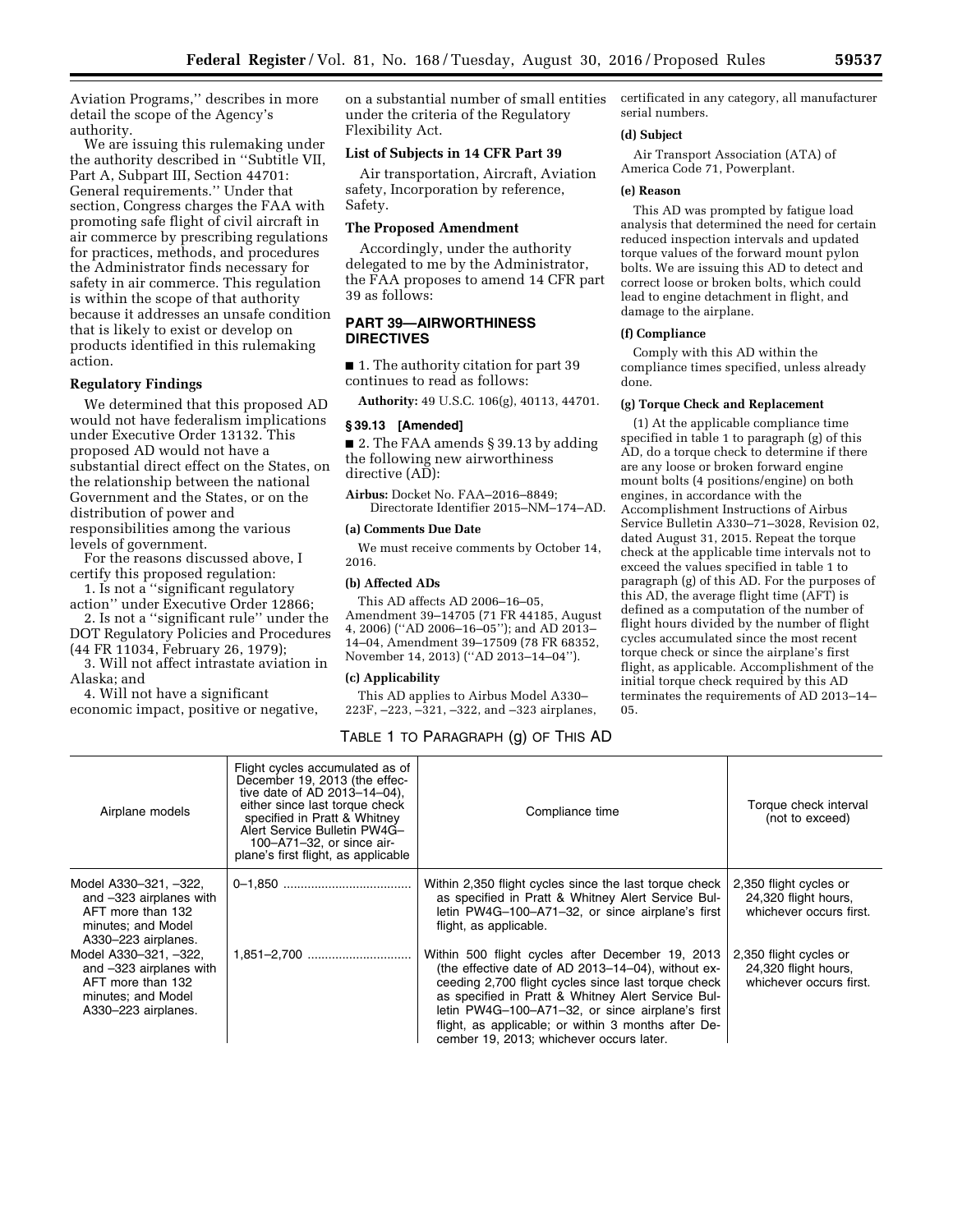| Airplane models                                                                                                                                                                                      | Flight cycles accumulated as of<br>December 19, 2013 (the effec-<br>tive date of AD $2013 - 14 - 04$ ,<br>either since last torque check<br>specified in Pratt & Whitney<br>Alert Service Bulletin PW4G-<br>100-A71-32, or since air-<br>plane's first flight, as applicable | Compliance time                                                                                                                                                                                                                                                                                                                                                                        | Torque check interval<br>(not to exceed)                                  |
|------------------------------------------------------------------------------------------------------------------------------------------------------------------------------------------------------|------------------------------------------------------------------------------------------------------------------------------------------------------------------------------------------------------------------------------------------------------------------------------|----------------------------------------------------------------------------------------------------------------------------------------------------------------------------------------------------------------------------------------------------------------------------------------------------------------------------------------------------------------------------------------|---------------------------------------------------------------------------|
| Model A330-321, -322,<br>and -323 airplanes with<br>AFT 132 minutes or<br>less; and Model A330-<br>$321, -322,$ and $-323$<br>airplanes on which the<br>AFT is not calculated on<br>a regular basis. |                                                                                                                                                                                                                                                                              | Within 1,950 flight cycles since the last torque check<br>performed as specified in Pratt & Whitney Alert<br>Service Bulletin PW4G-100-A71-32, or since air-<br>plane's first flight, as applicable.                                                                                                                                                                                   | 1,950 flight cycles or<br>20,210 flight hours,<br>whichever occurs first. |
| Model A330-321, -322,<br>and -323 airplanes with<br>AFT 132 minutes or<br>less; and Model A330-<br>321,-322, and -323 air-<br>planes on which the<br>AFT is not calculated on<br>a regular basis.    |                                                                                                                                                                                                                                                                              | Within 500 flight cycles after December 19, 2013<br>(the effective date of AD 2013-14-04), without ex-<br>ceeding 2,700 flight cycles since last torque check<br>performed as specified in Pratt & Whitney Alert<br>Service Bulletin PW4-100-A71-32, or since air-<br>plane's first flight, as applicable; or within 3<br>months after December 19, 2013; whichever oc-<br>curs later. | 1,950 flight cycles or<br>20,210 flight hours,<br>whichever occurs first. |
| Model A330-223F air-<br>planes.                                                                                                                                                                      |                                                                                                                                                                                                                                                                              | Within 2,140 flight cycles or 6,600 flight hours,<br>whichever occurs first since the last torque check<br>performed as specified in Pratt & Whitney Alert<br>Service Bulletin PW4G-100-A71-32, or since air-<br>plane's first flight, as applicable.                                                                                                                                  | 2,140 flight cycles or<br>6,600 flight hours,<br>whichever occurs first.  |

# TABLE 1 TO PARAGRAPH (g) OF THIS AD—Continued

(2) If any loose or broken bolt is detected during the check required by paragraph (g)(1) of this AD, before further flight, do the actions specified by paragraphs (g)(2)(i) and  $(g)(2)(ii)$  of this AD, in accordance with the Accomplishment Instructions of Airbus Service Bulletin A330–71–3028, Revision 02, dated August 31, 2015; except, where the service information specifies to contact the manufacturer for further actions, this AD requires repair before further flight using a method approved by the Manager, International Branch, ANM–116, Transport Airplane Directorate, FAA; or the European Aviation Safety Agency (EASA); or Airbus's EASA Design Organization Approval (DOA).

(i) Replace all four forward engine mount bolts and associated nuts, on the engine where the loose or broken bolt was detected, with new bolts and nuts.

(ii) Do nondestructive inspections of the forward mount assembly for damage including cracks, dents, nicks, and scratches, and do all applicable corrective actions.

(3) Replacement of bolts and nuts as required by paragraph (g)(2)(i) of this AD is not terminating action for the repetitive torque checks required by paragraph (g)(1) of this AD.

#### **(h) Provisions for Compliance With AD 2006–16–05**

Accomplishment of the actions required by paragraph (g) of this AD constitutes compliance with the requirements specified in paragraph (g) of AD 2006–16–05.

#### **(i) Parts Installation Prohibition**

As of December 19, 2013 (the effective date of AD 2013–14–04), no person may install any INCO718 material, forward mount pylon

bolt having Pratt & Whitney part number 54T670 on any airplane.

#### **(j) Credit for Previous Actions**

This paragraph provides credit for the actions required by paragraphs (g)(1) and (g)(2)(i) of this AD, if those actions were performed before the effective date of this AD using Airbus Service Bulletin A330–71–3028, dated December 16, 2011, or Airbus Service Bulletin A330–71–3028, Revision 01, dated February 20, 2012. This service information is not incorporated by reference in this AD.

#### **(k) Other FAA AD Provisions**

The following provisions also apply to this AD:

*(1) Alternative Methods of Compliance (AMOCs):* The Manager, International Branch, ANM–116, Transport Airplane Directorate, FAA, has the authority to approve AMOCs for this AD, if requested using the procedures found in 14 CFR 39.19. In accordance with 14 CFR 39.19, send your request to your principal inspector or local Flight Standards District Office, as appropriate. If sending information directly to the International Branch, send it to ATTN: Vladimir Ulyanov, Aerospace Engineer, International Branch, ANM–116, Transport Airplane Directorate, FAA, 1601 Lind Avenue SW., Renton, WA 98057–3356; telephone: 425–227–1138; fax: 425–227– 1149. Information may be emailed to: *[9-](mailto:9-ANM-116-AMOC-REQUESTS@faa.gov)  [ANM-116-AMOC-REQUESTS@faa.gov.](mailto:9-ANM-116-AMOC-REQUESTS@faa.gov)*  Before using any approved AMOC, notify your appropriate principal inspector, or lacking a principal inspector, the manager of the local flight standards district office/ certificate holding district office. The AMOC approval letter must specifically reference this AD.

*(2) Contacting the Manufacturer:* As of the effective date of this AD, for any requirement in this AD to obtain corrective actions from a manufacturer, the action must be accomplished using a method approved by the Manager, International Branch, ANM– 116, Transport Airplane Directorate, FAA; or EASA; or Airbus's EASA Design Organization Approval (DOA). If approved by the DOA, the approval must include the DOA-authorized signature.

*(3) Required for Compliance (RC):* Except as required by paragraph (g)(2) of this AD: If any service information contains procedures or tests that are identified as RC, those procedures and tests must be done to comply with this AD; any procedures or tests that are not identified as RC are recommended. Those procedures and tests that are not identified as RC may be deviated from using accepted methods in accordance with the operator's maintenance or inspection program without obtaining approval of an AMOC, provided the procedures and tests identified as RC can be done and the airplane can be put back in an airworthy condition. Any substitutions or changes to procedures or tests identified as RC require approval of an AMOC.

### **(l) Related Information**

(1) Refer to Mandatory Continuing Airworthiness Information (MCAI) 2015– 0214, dated October 19, 2015, for related information. This MCAI may be found in the AD docket on the Internet at *[http://](http://www.regulations.gov) [www.regulations.gov](http://www.regulations.gov)* by searching for and locating Docket No. FAA–2016–8849.

(2) For service information identified in this AD, contact Airbus SAS, Airworthiness Office—EAL, 1 Rond Point Maurice Bellonte, 31707 Blagnac Cedex, France; telephone: +33 5 61 93 36 96; fax: +33 5 61 93 45 80; email: